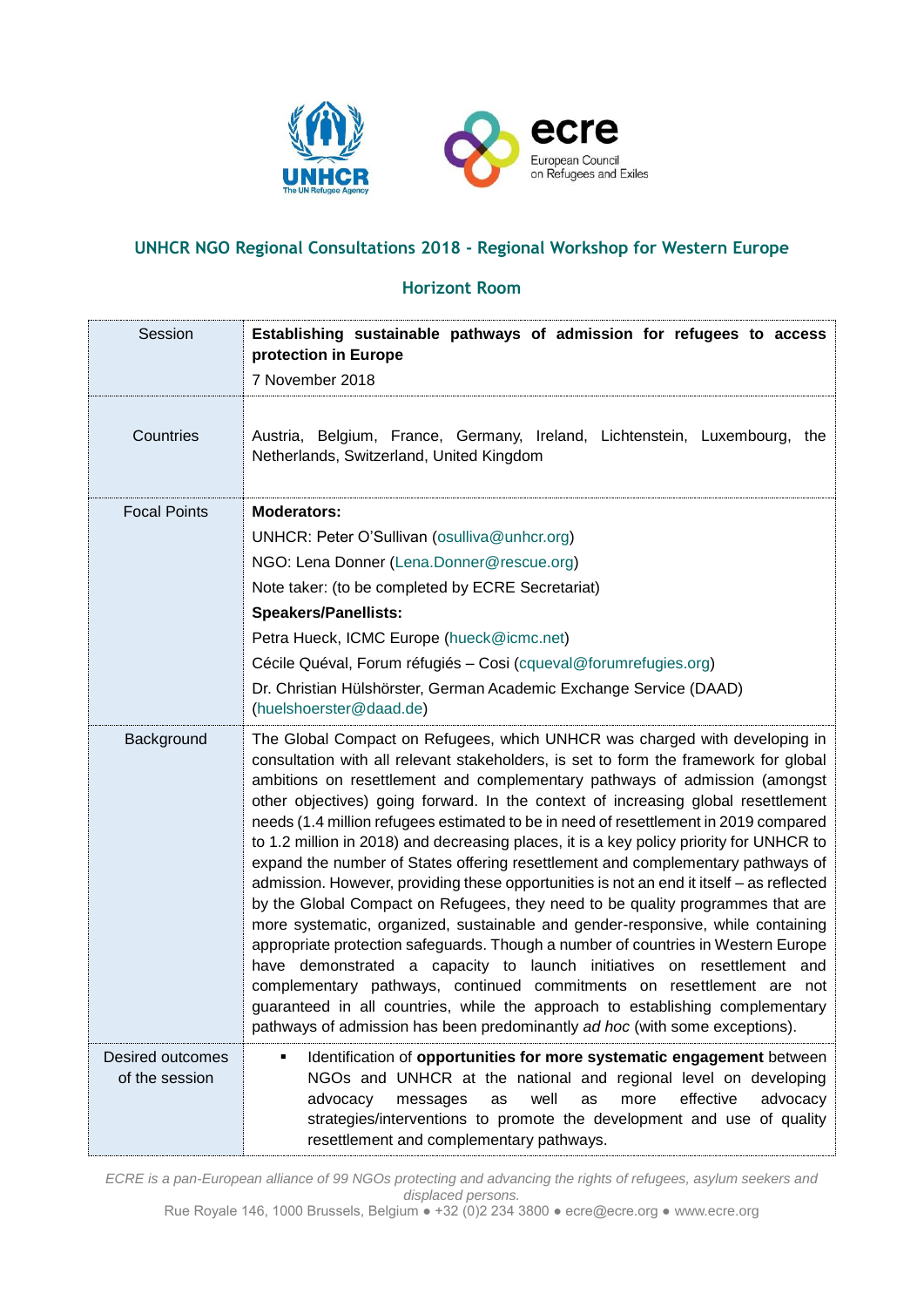|                                        | Exchange of existing good practice on establishing more regular forums<br>٠<br>for exchange in terms of both advocacy and practice regarding<br>resettlement and complementary pathways, both between UNHCR and<br>NGOs as well as with government at the national level.<br>Exchange of views and experience regarding the engagement of new<br>$\blacksquare$<br>actors in advancing resettlement and complementary pathways of<br>admission, including potential strategies to support this.<br>Identification of opportunities to monitor the sustainability<br>of<br>programmes.<br>The abovementioned desired outcomes, where successfully enhanced, could also<br>usefully inform the Annual Tripartite Consultations on Resettlement (ATCR),<br>including through the sharing of good practice. |
|----------------------------------------|---------------------------------------------------------------------------------------------------------------------------------------------------------------------------------------------------------------------------------------------------------------------------------------------------------------------------------------------------------------------------------------------------------------------------------------------------------------------------------------------------------------------------------------------------------------------------------------------------------------------------------------------------------------------------------------------------------------------------------------------------------------------------------------------------------|
| Methodology                            | Plenary presentation of relevant developments and frameworks<br>Brief plenary expert interventions<br><b>Break-out sessions</b>                                                                                                                                                                                                                                                                                                                                                                                                                                                                                                                                                                                                                                                                         |
| Agenda<br>(Outline of the<br>workshop) | Introduction (25-30 mins)<br>Setting the scene: Content of the theme, with a brief overview of relevant<br>developments (Peter O'Sullivan, UNHCR)<br>Current challenges and opportunities: Brief overview of challenges in dealing with<br>safe and legal pathways from both an advocacy and a practical perspective (Lena<br>Donner, International Rescue Committee)<br>Q&A                                                                                                                                                                                                                                                                                                                                                                                                                            |
|                                        | <b>Breakout sessions</b><br>Opportunity to discuss the issues presented, based also on the guiding questions (30<br>min)<br>Reporting back (15 min)<br>Coffee break                                                                                                                                                                                                                                                                                                                                                                                                                                                                                                                                                                                                                                     |
|                                        | Plenary expert interventions (30 min)<br>Three interventions on good practice or recent research results (5 min, with 5 min<br>Q&A each)                                                                                                                                                                                                                                                                                                                                                                                                                                                                                                                                                                                                                                                                |
|                                        | Breakout sessions (40 min)<br>Opportunity to identify new ideas for more effective and sustainable cooperation<br>between UNHCR and NGOs on establishing and consolidating pathways to<br>protection (from an operational, advocacy and communications perspective); on<br>more effectively engaging and influencing government; and in identifying strategies<br>to engage with new stakeholders.<br>Reporting back (20 min)                                                                                                                                                                                                                                                                                                                                                                           |
|                                        |                                                                                                                                                                                                                                                                                                                                                                                                                                                                                                                                                                                                                                                                                                                                                                                                         |

*ECRE is a pan-European alliance of 99 NGOs protecting and advancing the rights of refugees, asylum seekers and displaced persons.* Rue Royale 146, 1000 Brussels, Belgium ● +32 (0)2 234 3800 ● ecre@ecre.org ● www.ecre.org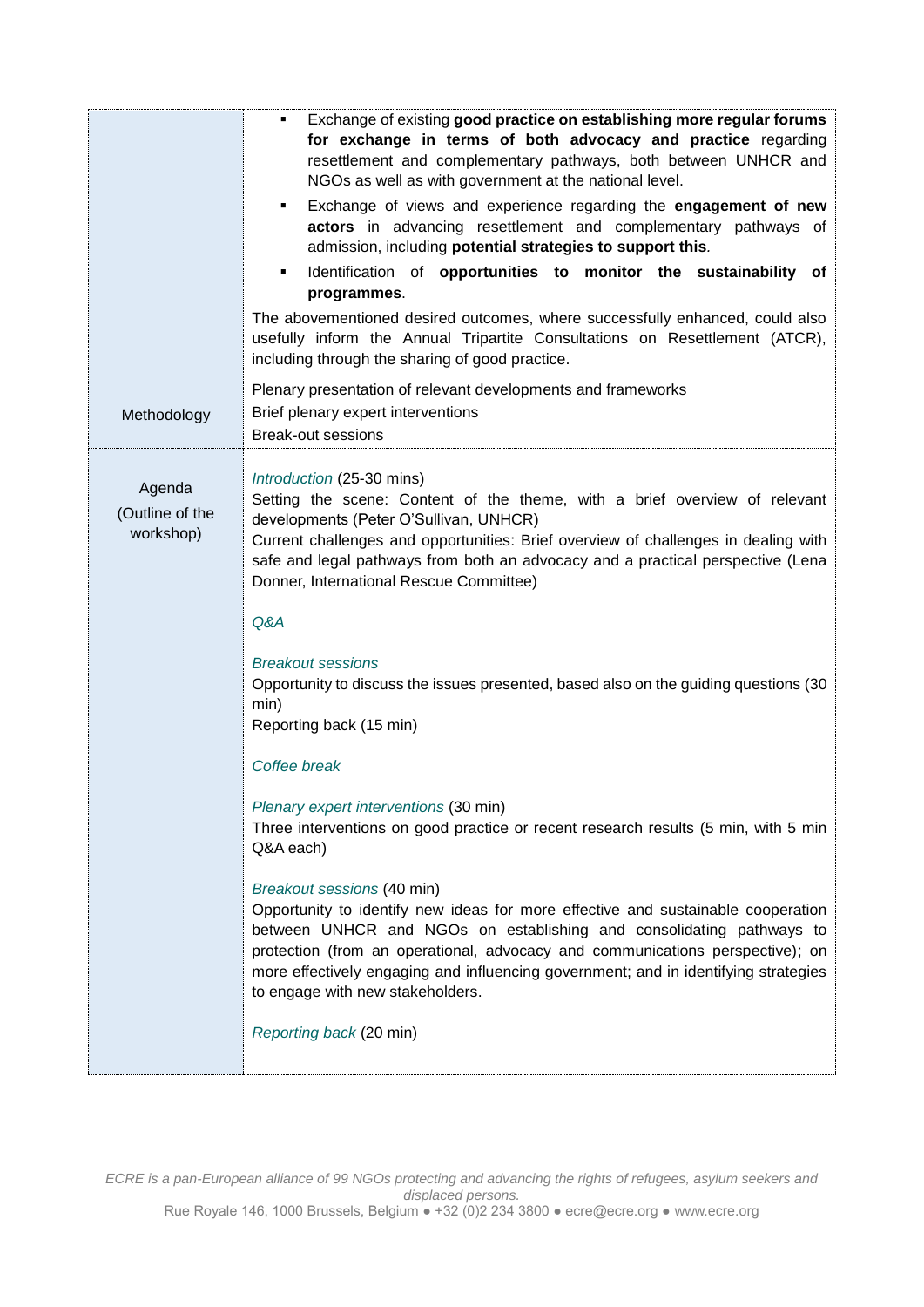## **ANNEX Overview of Resettlement and Complementary Pathways of Admission in Western Europe**

#### **Introduction**

The adoption of the New York Declaration for Refugees and Migrants and the annexed Comprehensive Refugee Response Framework (CRRF) in September 2016 by all Member States of the United Nations reflected renewed global impetus for progress on resettlement and complementary pathways of admission. The pending adoption of the Global Compact on Refugees, which includes the development of a three-year strategy on resettlement and complementary pathways of admission (2019-2021), further lends support to such momentum. One of the ambitions of the Global Compact on Refugees, besides efforts to enlarge the scope, size and quality of resettlement programmes, is to ensure that complementary pathways are made available on a more systematic, organized, sustainable and gender-responsive basis; that they contain appropriate protection safeguards, and that the number of countries offering these opportunities is expanded overall.

While acknowledging the increase in the number of European States resettling as well as the overall numbers being resettled to Europe; ongoing negotiations on an EU-level Union Resettlement and Humanitarian Admission Framework; EASO's tasking to support the piloting of private/community-based sponsorship with interested Member States; and the EC's recently completed feasibility assessment on private/community-based sponsorship, it is now key that Europe does more to demonstrate its commitment to the objectives of the New York Declaration for Refugees and Migrants and the yet-to-be-adopted Global Compact on Refugees.

In the Western European context, the vast majority of countries have annual resettlement programmes or have resettled in the recent past. Nevertheless, the possibility remains to contribute even more to global resettlement needs, also in the context of much-reduced commitments by the United States, for example. However, those programmes that are developed must be sustainable, predictable (e.g. multi-year, entrenched in legislation) and protection-centred.

#### **Country overview**

Between 2014 and 2017, **Austria** received 1,900 Syrian refugees from Lebanon, Turkey and Jordan over the course of three consecutive Humanitarian Admission Programmes. All stakeholders involved, including the government, agree that the programmes were a success. However, Austria has not made any commitment to receive refugees through resettlement or any other pathway of admission in 2018 or beyond. Despite continuous advocacy by UNHCR, IOM and NGOs, there is presently no political will on the part of the Government of Austria to do so in the near future as the focus is, firstly, on closing external EU borders and reducing spontaneous arrivals. UNHCR Austria is now targeting municipalities and cities as well as church leaders in its advocacy, and has developed a short brochure on resettlement for this purpose in an effort to move beyond this impasse.<sup>1</sup>

Under a structural resettlement scheme established in 2013, **Belgium** was scheduled to resettle 150 persons in 2017, which was gradually increased to 1,150 persons. However, rather than the foreseen 1,150 persons, Belgium stepped up its activities during the year and resettled 1,309 persons in 2017. There is a commitment to resettle 1,150 persons in 2018. However, the lack of specific legislation on resettlement entails unpredictability and unnecessary delays in the procedure. Two *ad hoc* private sponsorship schemes were established in 2017-2018, through which 150 vulnerable Syrians and five Chechen LGBTI were granted humanitarian visas through the support of faith-based organizations and an umbrella LGBTI organization. However, in general, there is little transparency on the criteria to obtain a humanitarian visa.

1

<sup>1</sup> Available at: [https://bit.ly/2On9EPj.](https://bit.ly/2On9EPj)

*ECRE is a pan-European alliance of 99 NGOs protecting and advancing the rights of refugees, asylum seekers and displaced persons.*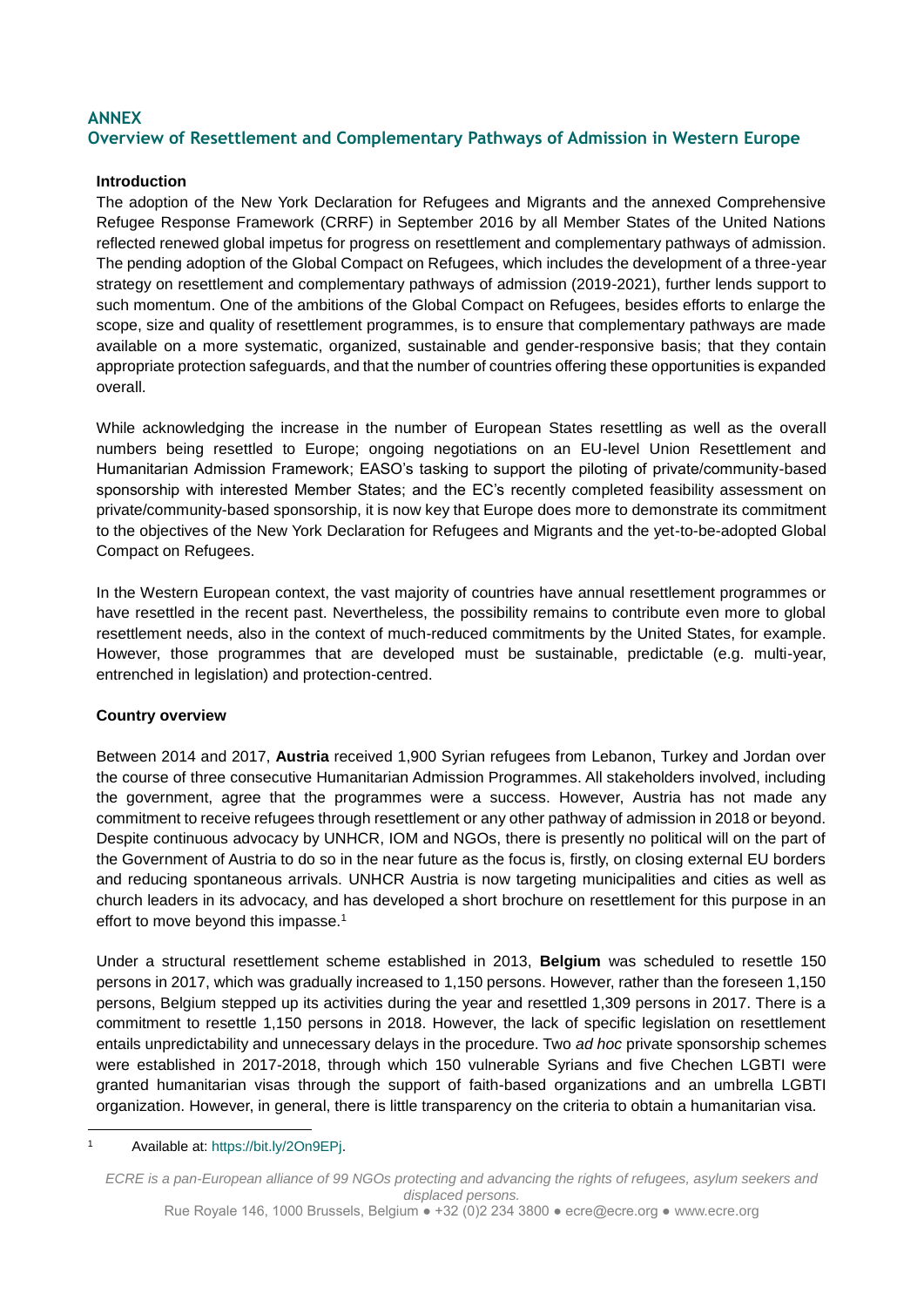**France** committed in October 2017 to resettle 10,200 refugees up to 2019, which marks a significant increase on its traditional annual quota of 100 cases. In addition, in March 2017, a Memorandum of Understanding was signed between the Ministry of the Interior, the Ministry of Foreign Affairs, the Community of Sant'Egidio, the Protestant Federation of France, the Federation of Protestant Mutual Aid, the Conference of Bishops of France and Catholic Relief-Caritas France for the establishment of a "humanitarian corridors" programme. This will see 500 Syrians and Iraqis arrive to France via Lebanon. The faith-based organizations finance the reception of those arriving, while the State facilitates the granting of visas and the recognition of refugee status or subsidiary protection. As of June 2018, 160 people had arrived under this programme. In addition, various scholarship programmes have been established in recent years, including a programme of the Ministry of Foreign Affairs and International Development for Syrian students residing in Lebanon. In general, implementation of the resettlement quota has been slow and is reflective of a relatively long time-frame. There are delays in the selection process and departure, while access to rights are often too long and slow the integration process. Nevertheless, several improvements have been noted in order to reduce existing delays. It is also noted that an increasing number of refugees resettled from the Middle East and North Africa are granted subsidiary protection.

In **Germany**, various legal pathways are in place, such as a regular resettlement programme, a humanitarian admission programme, private sponsorship and family reunification. Moreover, a pilot for a new community-based sponsorship scheme is currently under development, while 500 refugees will be admitted to Schleswig-Holstein under a new admission scheme in 2019. In the period 2018-2019, Germany will resettle 10,200 refugees, while through humanitarian admission programmes for Syrian refugees, 20,000 visas were issued between 2013 and 2016; 4,456 Syrian refugees were admitted from Turkey in 2017 and 2018 (up to July 2018); while 23,631 visas for entry were issued from autumn 2013 until May 2018 under the private sponsorship programmes of the German Laender. The issue of family reunification has been a sensitive point of discussion in recent years. Following a suspension of family reunification from March 2016 to July 2018 for persons with subsidiary protection, from August 2018, a subsequent regulation allows family reunification for 1,000 individuals per month for relatives with subsidiary protection. There were also sensitive political discussions on the reunification of minor refugee siblings, the reasonability of obtaining relevant documents, and several other legal and practical challenges, such as the local responsibility of German embassies, and the narrow definition of the term "family", amongst other issues.

**Ireland** has committed to resettle 600 refugees in 2018, which includes over 250 refugees from the 2017 caseload. This is the largest pledge that the State has made for resettlement in a calendar year since the national resettlement programme began in 2000. However, there have been a number of delays in meeting quotas in 2017 and 2018, including for reasons of the prioritization of relocation as well as a lack of housing availability. The *Irish Refugee Protection Programme Humanitarian Admission Programme 2* (IHAP) is additional to these resettlement commitments and complementary to existing rights and entitlements to family reunification under Irish law. The scheme will see up to 530 family members of Convention refugees, Programme refugees, subsidiary protection beneficiaries and Irish citizens come to Ireland as part of the overall Irish Refugee Protection Programme (IRPP). Moreover, on the anniversary of the New York Declaration for Refugees and Migrants in September 2017, the Irish government announced that it is developing a community sponsorship programme for refugees, which will be within existing resettlement commitments. Work in piloting a community sponsorship programme is now at an advanced stage, with plans to launch in Autumn 2018.

**Luxembourg** has resettled 306 Syrian refugees since 2014, including 206 under the EU-Turkey agreement (the total pledge under the agreement was for 194 persons). The remaining 100 Syrians were resettled from Jordan and Turkey as part of Luxembourg's *ad hoc* resettlement pledges, an EU-level pledge and an annual resettlement programme. The annual resettlement programme was foreseen in the 2013 governmental programme and established in 2014, with the aim of resettling 15-20 refugees per year. However, this annual